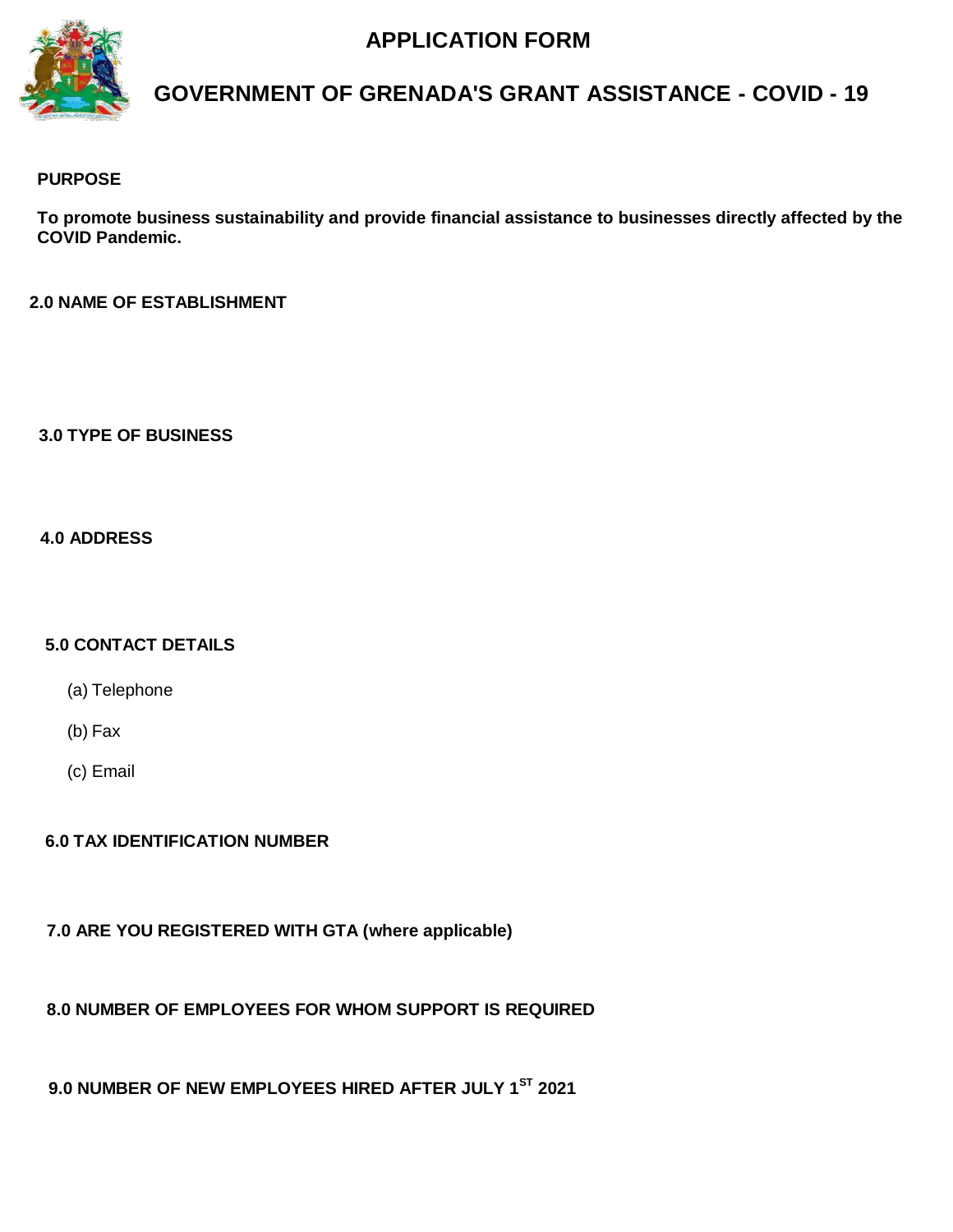#### **10.0 VACATION EARNED BY EMPLOYEES FOR WHOM THIS SUPPORT IS BEING REQUESTED HAVE UTILIZED THEIR LEAVE TO DATE**

**YES**

**NO**

#### **11.0 WHERE VACATION LEAVE HAS NOT BEEN FULLY UTILIZED, THE EMPLOYEE HAS BEEN PAID FOR SUCH LEAVE AT THE TIME OF THIS APPLICATION**

**YES**

**NO**

**12.0 BANKING DETAILS (for deposit of Grant support):**

- **(a) Name of Bank**
- **(b) Name of Account**
- **(c) Account Number**
- **(d) Financial Institution**
- **(e) State any significant accounting activity within the last 6-13 months**

**13.0 COMMENTS**

#### **14.0 TOTAL GRANT REQUEST (complete appendix 1 with the supporting details)**

**Amount**

**Period (Month)**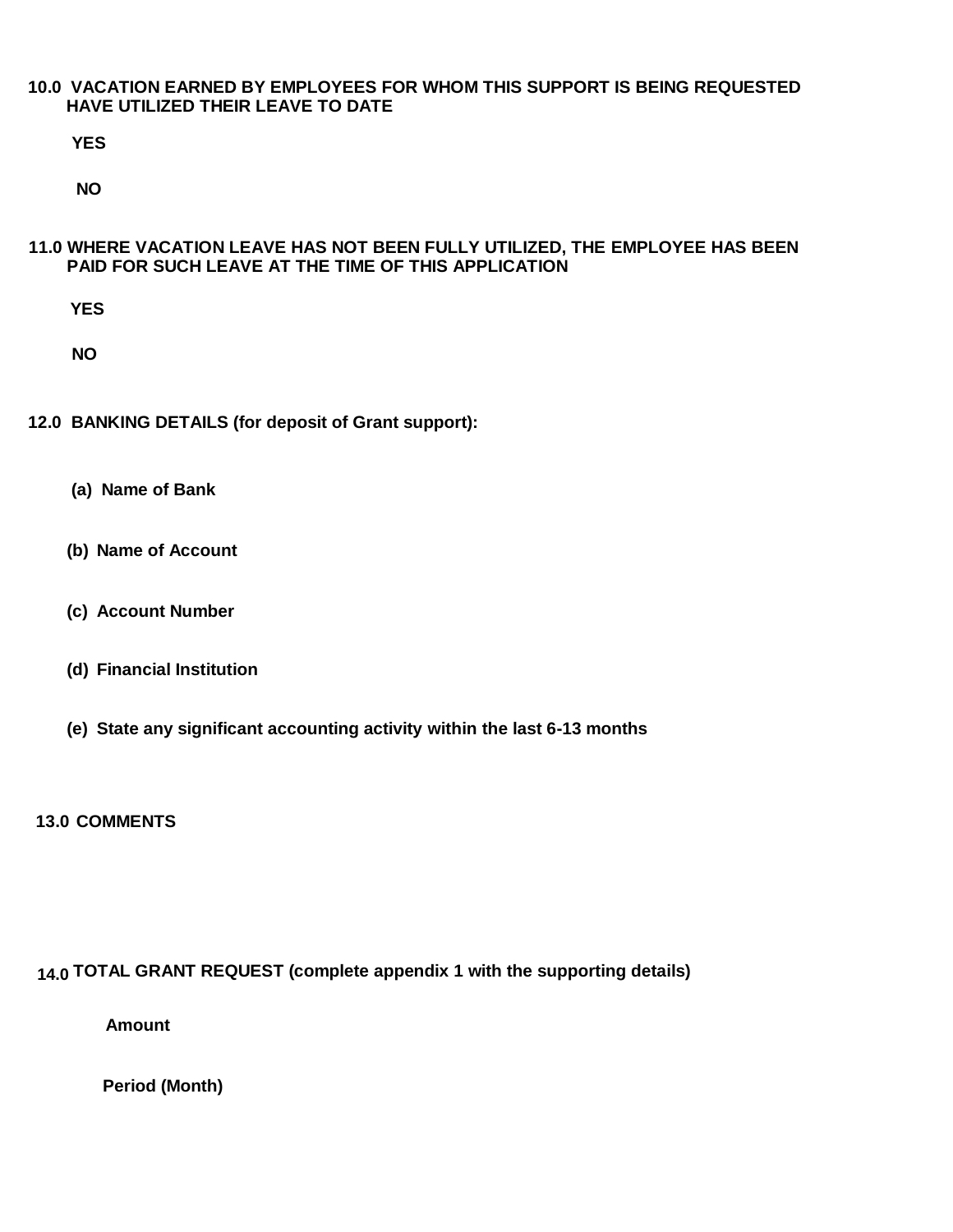#### **DECLARATION**

**I ……………………………………………………………………… being duly authorized to act on behalf of the Applicant hereby declares that the information submitted is true and covenants on behalf of the Applicant that the Applicant will observe and perform in accordance with the purpose(s) restricts the use of the grant to the Applicant once approved and imposes obligations on the Applicant to act solely in accordance with the purpose(s) states in item 1.0. The Applicant covenants that if it fails to utilize the grant for the purpose(s) stated in item 1.0 that it/he/she is to be deemed to be in breach of the stated purposes(s) in item 1.0 and is therefore liable to repay the value received and not used for the stated purpose(s) in Item 1.0 and on demand promises to pay to the Government of Grenada any and all sums not used for the purpose(s) stated in Item 1.0 and associated expenses incurred by the Government of Grenada to recover sums. The approval of this Application shall not be deemed to constitute a partnership or agency or fiduciary relationship and the Applicant has no right to make commitments for or on behalf of the Government of Grenada and or otherwise hold the Government liable for sums granted.**

**Signed:**

**General Manager/Owner**

**Name:**

**Official company stamp**

**Date**

**FOR OFFICIAL USE**

**REVIEWED BY**

**COMMENTS**

**APPROVED**

**NOT APPROVED**

**COMMENTS**

**SIGNED..................................................................................................**

**STAMP**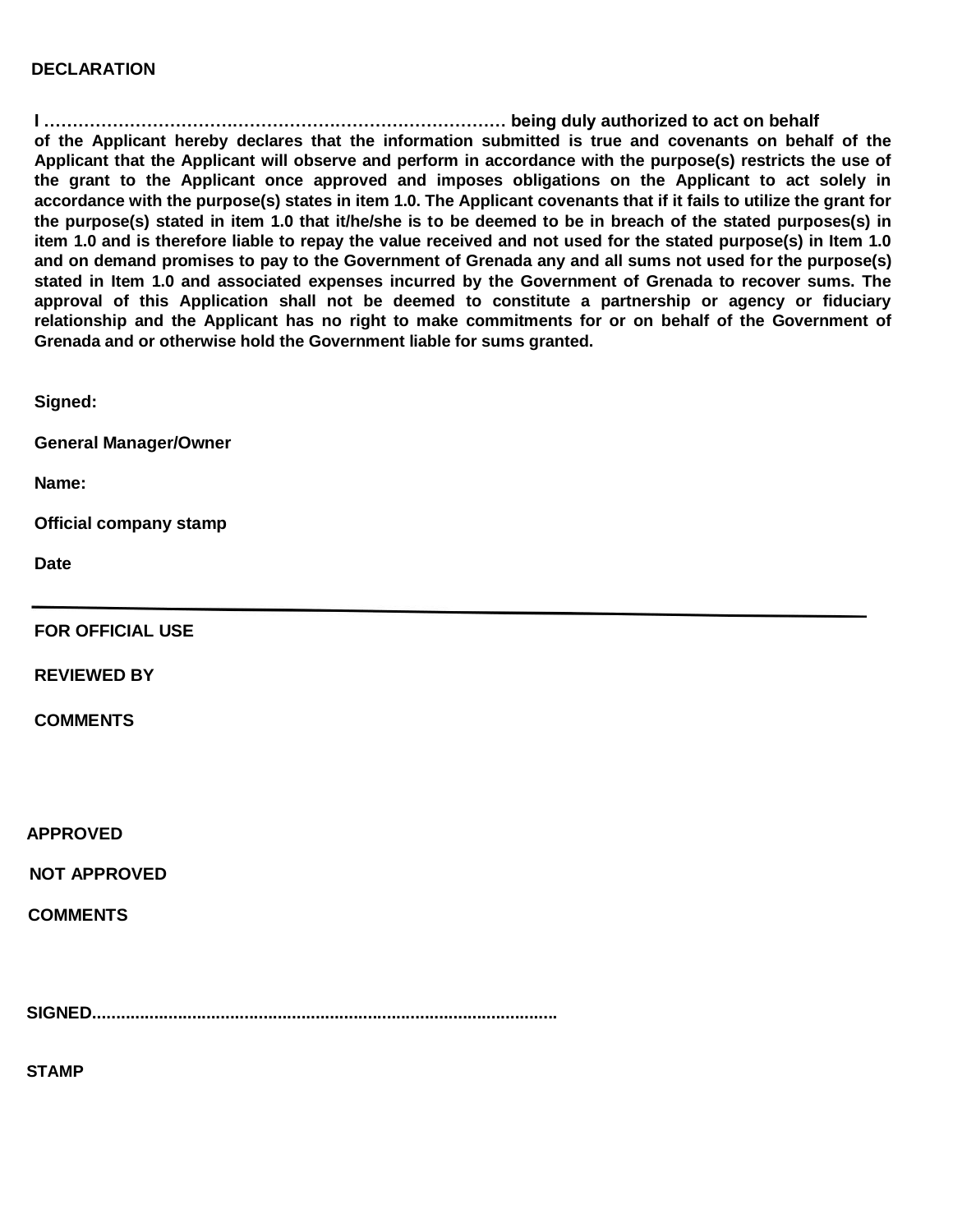### **NOTES**

- All applications forms must be completed in its entirety. Incomplete forms will not be processed.
- All salaries are subject to monthly legal deductions e.g. taxes and NIS payments
- Forward applications to:

COVID-19 Economic Support Secretariat

Kirani James Athletic Stadium (East Wing) Ground Floor

St. George's, Grenada W.I

Email: covideconomicstimulus@gmail.com

• For further information please contact: Mobile: (473) 416-0097

• Email: covideconomicstimulus@gmail.com

• All forms to be returned to the Ministry of Finance by 10th of the month in which the grant is applicable